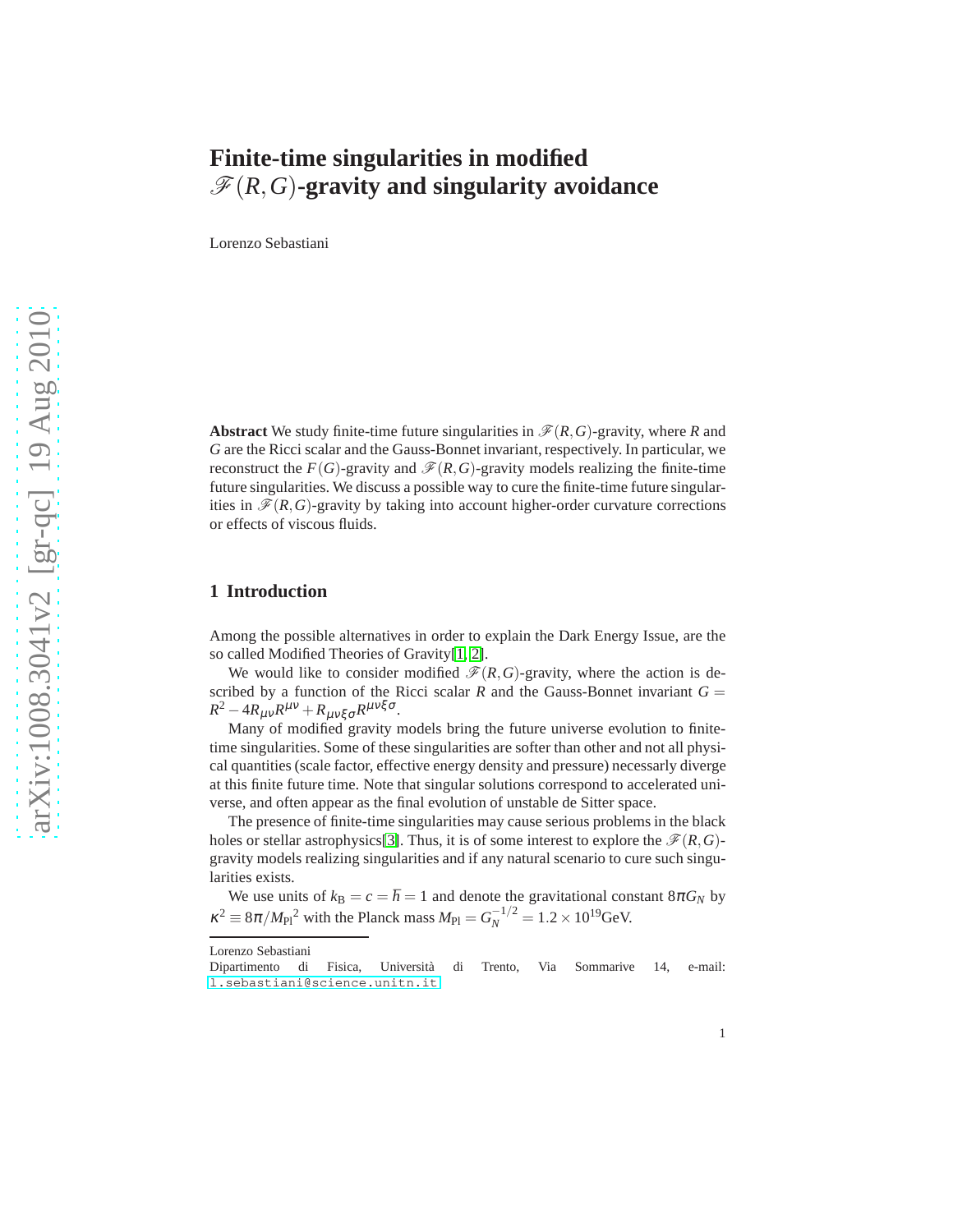# **2 The Model**

The action of  $\mathcal{F}(R,G)$ -gravity is given by

<span id="page-1-0"></span>
$$
S = \int d^4x \sqrt{-g} \left[ \frac{\mathcal{F}(R, G)}{2\kappa^2} + \mathcal{L}_{\text{matter}} \right],
$$
 (1)

where *g* is the determinant of the metric tensor  $g_{\mu\nu}$  and  $\mathscr{L}_{\text{matter}}$  is the matter Lagrangian. The spatially-flat FRW space-time is described by the metric

$$
ds^2 = -dt^2 + a^2(t)dx^2,
$$
 (2)

where  $a(t)$  is the scale factor of the universe.

From the action in Eq. [\(1\)](#page-1-0), the FRW-equations of motion (EOM) are derived as

<span id="page-1-3"></span>
$$
\rho_{\text{eff}} = \frac{3}{\kappa^2} H^2, \quad p_{\text{eff}} = -\frac{1}{\kappa^2} \left( 2\dot{H} + 3H^2 \right), \tag{3}
$$

where  $\rho_{\text{eff}}$  and  $p_{\text{eff}}$  are the effective energy density and pressure of the universe, respectively, and these are defined as

<span id="page-1-1"></span>
$$
\rho_{\text{eff}} = \frac{1}{\mathscr{F}'_R} \left\{ \rho + \frac{1}{2\kappa^2} \left[ \left( \mathscr{F}'_R R - \mathscr{F} \right) - 6H \mathscr{F}'_R + G \mathscr{F}'_G - 24H^3 \mathscr{F}'_G \right] \right\},\qquad(4)
$$

$$
p_{\text{eff}} = \frac{1}{\mathscr{F}'_R} \left\{ p + \frac{1}{2\kappa^2} \left[ -\left(\mathscr{F}'_R R - \mathscr{F}\right) + 4H \dot{\mathscr{F}}'_R + 2\ddot{\mathscr{F}}'_R - G \mathscr{F}'_G \right. \right. \right. \left. + 16H\left(\dot{H} + H^2\right) \dot{\mathscr{F}}'_G + 8H^2 \ddot{\mathscr{F}}'_G \right] \bigg\} . \tag{5}
$$

Here,  $H = \frac{a(t)}{a(t)}$  is the Hubble parameter and the dot denotes the time derivative.  $\rho$  and  $p$  are the energy density and pressure of matter, whereas  $\mathscr{F}'_R = \partial_R \mathscr{F}(R, G)$  and  $\mathscr{F}'_G = \partial_G \mathscr{F}(R, G)$ . For general relativity with  $\mathscr{F}(R, G) = R$ ,  $\rho_{\text{eff}} = \rho$  and  $p_{\text{eff}} = p$ and therefore Eqs. [\(4\)](#page-1-1) and [\(5\)](#page-1-1) are the Friedmann equations. Consequently, Eqs. [\(4\)](#page-1-1) and [\(5\)](#page-1-1) imply that the contribution of modified gravity can formally be included in the effective energy density and pressure of the universe.

#### **3 Finite-time future singularities**

We consider the case in which the Hubble parameter is expressed as

<span id="page-1-2"></span>
$$
H = \frac{h}{(t_0 - t)^{\beta}} + H_0,
$$
\n(6)

where *h*,  $t_0$  and  $H_0$  are positive constants and  $t < t_0$  because it should be for expanding universe.  $\beta$  is a positive constant or a negative non-integer number, so that,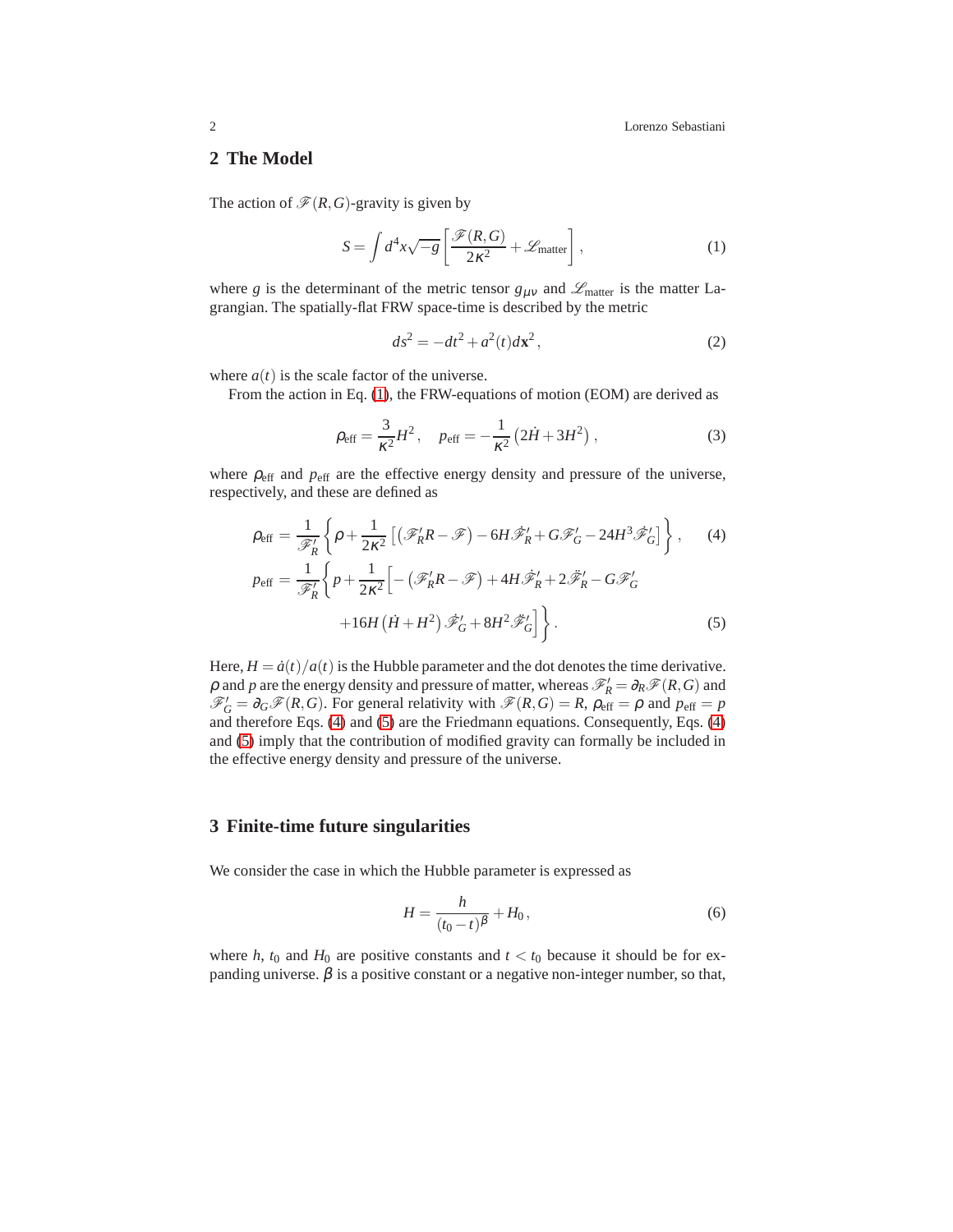when *t* is close to  $t_0$ , *H* or some derivative of *H* and therefore the curvature become singular.

Such choice of Hubble parameter corresponds to accelerated universe, becouse if Eq.[\(6\)](#page-1-2) is a solution of the EOM [\(3\)](#page-1-3), it is easy to see that the strong energy condition  $(\rho_{\text{eff}} + 3p_{\text{eff}} \ge 0)$  is always violated when  $\beta > 0$ , or is violated for small value of *t* when  $\beta$  < 0. It means that in any case the singularity could emerge as final evolution of accelerated universe.

The finite-time future singularities can be classified in the following way[\[4\]](#page-9-1):

- Type I and Big Rip. It corresponds to  $β$  > 1 and  $β$  = 1. *H* and *R* (∼ *H*<sup>2</sup>) diverge.
- Type II (sudden[\[5\]](#page-9-2)). It corresponds to  $-1 < \beta < 0$ . *R* ( $\sim \dot{H}$ ) diverges.
- Type III. It corresponds to  $0 < \beta < 1$ . *H* and *R* (∼ *H*<sup></sup>) diverge.
- Type IV. It corresponds to  $\beta < -1$  but  $\beta$  is not any integer number. Some derivative of *H* and therefore the curvature becomes singular.

We note that in the present paper, we call singularities for  $\beta = 1$  and those for  $\beta > 1$ as the "Big Rip" singularities and the "Type I" singularities, respectively.

# **4 Reconstruction method**

In order to study the finite-time singularities in  $\mathcal{F}(R, G)$ -gravity, we use the reconstruction method[\[6\]](#page-9-3).

We assume that the contribute of ordinary matter and radiation in expanding singular universe is too small with respect to the modified gravity, and we study the pure gravitational action of  $\mathcal{F}(R, G)$ -gravity, i.e., the action in Eq. [\(1\)](#page-1-0) without  $\mathscr{L}_{\text{matter}}$ . In this case, it follows from Eqs. [\(4\)](#page-1-1) and [\(5\)](#page-1-1) that the EOM of  $\mathscr{F}(R,G)$ gravity are given by[\[7\]](#page-9-4):

<span id="page-2-1"></span>
$$
24H^3\tilde{\mathscr{F}}'_G + 6H^2\mathscr{F}'_R + 6H\tilde{\mathscr{F}}'_R + (\mathscr{F} - R\mathscr{F}'_R - G\mathscr{F}'_G) = 0, \tag{7}
$$

$$
8H^2 \mathscr{F}'_G + 2\mathscr{F}'_R + 4H \mathscr{F}'_R + 16H \mathscr{F}'_G (\dot{H} + H^2)
$$
  
 
$$
+ \mathscr{F}'_R (4\dot{H} + 6H^2) + \mathscr{F} - R\mathscr{F}'_R - G\mathscr{F}'_G = 0.
$$
 (8)

In the case of pure gravity, these two equations are linearly dependents. Moreover, we have

$$
R = 6(2H^2 + \dot{H}), \quad G = 24H^2(H^2 + \dot{H}). \tag{9}
$$

It is easy to see that, in the case of Type I, II and III singularities, *G* and *R* tend to infinitive when  $t \to t_0$  in Eq.[\(6\)](#page-1-2), and in the case of Type IV singularities tend to zero.

By using proper functions  $Z(t)$ ,  $P(t)$  and  $Q(t)$  of a scalar field which is identified with the cosmic time *t*, we can rewrite the action in Eq.[\(1\)](#page-1-0) without  $\mathscr{L}_{\text{matter}}$  to

<span id="page-2-0"></span>
$$
S = \frac{1}{2\kappa^2} \int d^4x \sqrt{-g} \left( Z(t)R + P(t)G + Q(t) \right). \tag{10}
$$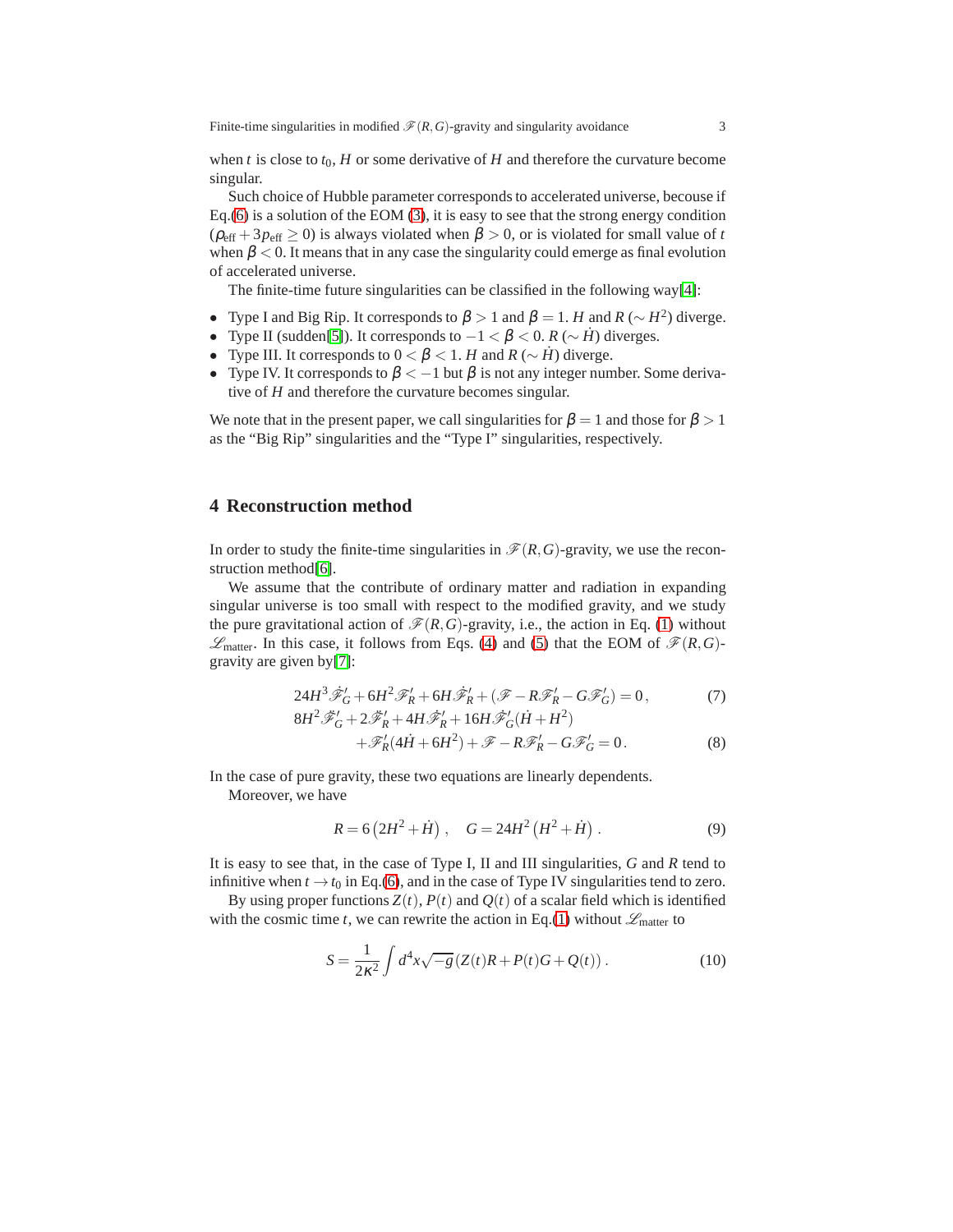4 Lorenzo Sebastiani

By the variation with respect to *t*, we obtain

$$
Z'(t)R + P'(t)G + Q'(t) = 0,
$$
\n(11)

from which in principle it is possible to find  $t = t(R, G)$ . Here, the prime denotes differentiation with respect to *t*. By substituting  $t = t(R, G)$  into Eq. [\(10\)](#page-2-0), we find the action in terms of  $\mathcal{F}(R,G)$ 

$$
\mathscr{F}(R,G) = Z(R,G)R + P(R,G)G + Q(R,G).
$$
\n(12)

We describe the scale factor as

<span id="page-3-0"></span>
$$
a(t) = a_0 \exp(g(t)),\tag{13}
$$

where  $a_0$  is a constant and  $g(t)$  is a function of time. By using the Eqs.[\(7\)](#page-2-1), [\(8\)](#page-2-1) and [\(13\)](#page-3-0), the matter conservation law  $\dot{\rho} + 3(\rho + p)$  and then neglecting the contribution from matter, we get the differential equation

<span id="page-3-1"></span>
$$
Z''(t) + 4\dot{g}^{2}(t)P''(t) - \dot{g}(t)Z'(t) + (8\dot{g}\ddot{g} - 4\dot{g}^{3}(t))P'(t) + 2\ddot{g}(t)Z(t) = 0, \qquad (14)
$$

where the Hubble parameter is  $H(t) = \dot{g}(t)$ . By using Eq. [\(7\)](#page-2-1),  $Q(t)$  becomes

<span id="page-3-2"></span>
$$
Q(t) = -24\dot{\beta}^{3}(t)P'(t) - 6\dot{\beta}^{2}(t)Z(t) - 6\dot{\beta}(t)Z'(t).
$$
 (15)

It means that in principle, by solving Eq.[\(14\)](#page-3-1) on the singular solution [\(6\)](#page-1-2), it is possible to reconstruct  $\mathcal{F}(R, G)$  producing finite-time future singularities.

In general, if  $Z(t) \neq 0$ ,  $\mathcal{F}(R, G)$  can be written in the following form:

$$
\mathscr{F}(R,G) = Rg(R,G) + f(R,G),\tag{16}
$$

where  $g(R, G) \neq 0$  and  $f(R, G)$  are generic functions of *R* and *G*. From Eqs. [\(7\)](#page-2-1) and [\(8\)](#page-2-1), we obtain

<span id="page-3-3"></span>
$$
\rho_{\text{eff}} = -\frac{1}{2\kappa^2 g(R, G)} \left[ 24H^3 \mathcal{F}'_G + 6H^2 \left( R \frac{dg(R, G)}{dR} + \frac{df(R, G)}{dR} \right) + 6H \mathcal{F}'_R \right. \\
\left. + (\mathcal{F} - R \mathcal{F}'_R - G \mathcal{F}'_G) \right],\tag{17}
$$

$$
p_{\text{eff}} = \frac{1}{2\kappa^2 g(R, G)} \left[ 8H^2 \ddot{\mathscr{F}}_G' + 2\ddot{\mathscr{F}}_R' + 4H \dot{\mathscr{F}}_R' + 16H \dot{\mathscr{F}}_G'(\dot{H} + H^2) + \left( R \frac{dg(R, G)}{dR} + \frac{df(R, G)}{dR} \right) (4\dot{H} + 6H^2) + \mathscr{F} - R\mathscr{F}_R' - G\mathscr{F}_G' \right], \quad (18)
$$

where  $\rho_{\text{eff}}$  and  $p_{\text{eff}}$  are given by the expressions in Eqs.[\(3\)](#page-1-3).

The modification of gravity could be included into the Equation of State (EoS) of an inhomogeneus dark fluid with energy density  $\rho_{eff}$  and pressure  $p_{eff}$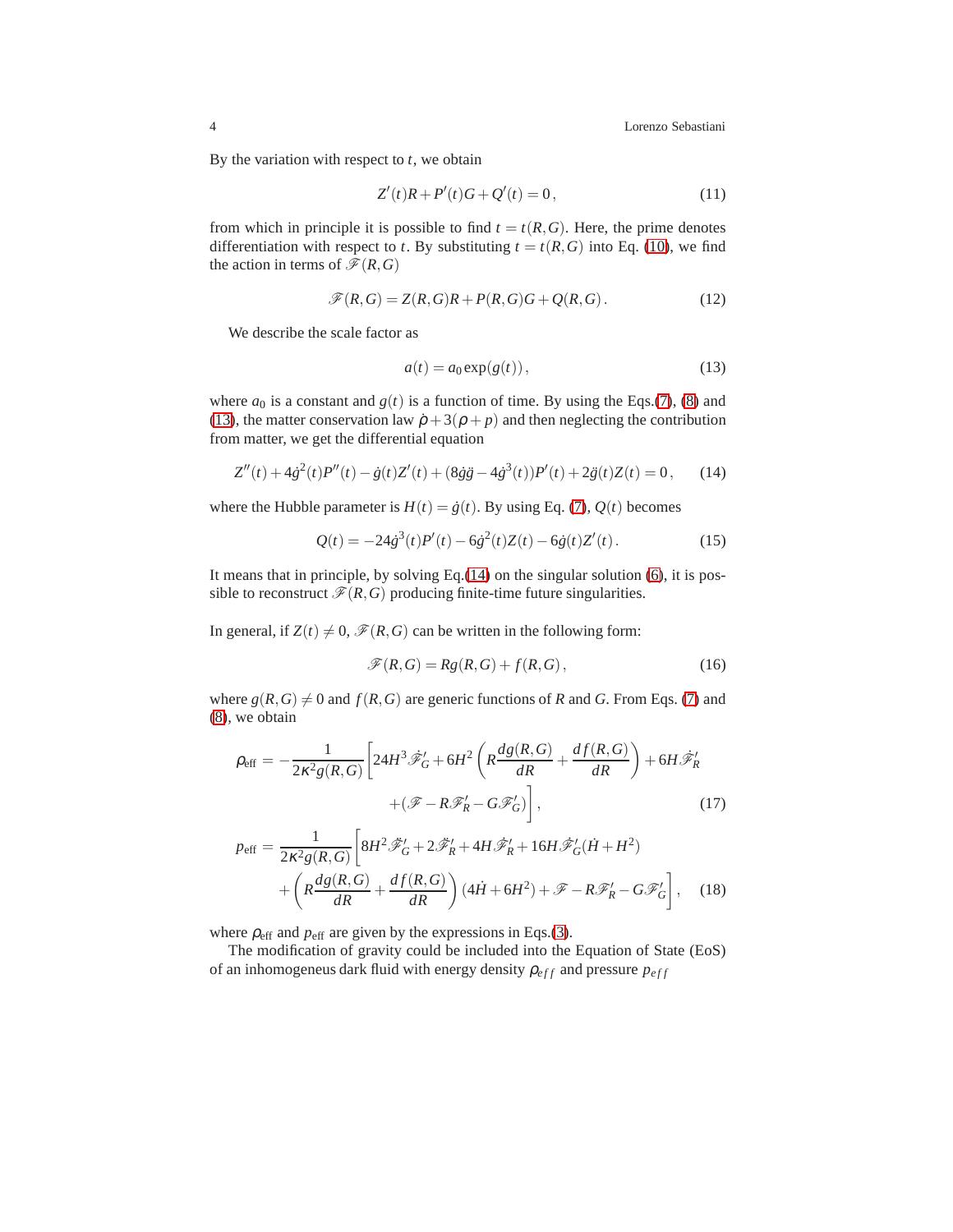Finite-time singularities in modified  $\mathcal{F}(R, G)$ -gravity and singularity avoidance 5

<span id="page-4-0"></span>
$$
p_{eff} = \omega \rho_{eff} + \mathcal{G}(H, \dot{H}...), \qquad (19)
$$

where  $\omega$  is the constant EoS parameter of matter and  $\mathscr{G}(H, \dot{H})$  is a viscosity term given by

$$
\mathcal{G}(H, \dot{H}...) = \frac{1}{2\kappa^2 g(R, G)} \left\{ (1 + \omega)(\mathcal{F} - R\mathcal{F}'_R - G\mathcal{F}'_G) + \left( R\frac{dg(R, G)}{dR} + \frac{df(R, G)}{dR} \right) \left[ 6H^2(1 + \omega) + 4\dot{H} \right] + H\dot{\mathcal{F}}'_R(4 + 6\omega) + 8H\dot{\mathcal{F}}'_G \left[ 2\dot{H} + H^2(2 + 3\omega) \right] + 2\ddot{\mathcal{F}}'_R + 8H^2\ddot{\mathcal{F}}'_G \right\} (20)
$$

The use of this equation requires that  $g(R, G) \neq 0$  on the solution.

By combining the two equations in Eq.[\(3\)](#page-1-3), we obtain

<span id="page-4-5"></span>
$$
\mathscr{G}(H, \dot{H}) = -\frac{1}{\kappa^2} \left[ 2\dot{H} + 3(1+\omega)H^2 \right],
$$
 (21)

where Eq.[\(19\)](#page-4-0) has been used.

# **5 Singularities in**  $\mathscr{F}(R, G)$ **-gravity**

#### **Big Rip singularity in** *F*(*G*)**-gravity**

As a simple example of reconstruction method, we examine the Big Rip singularity in Gauss-Bonnet *F*(*G*)-gravity, where  $\mathcal{F}(R, G) = R + F(G)$  and *F*(*G*) is a function of Gauss-Bonnet invariant only. In this case, by putting  $Z(t) = 1$ , the action of Eq.[\(10\)](#page-2-0) can be written in terms of two proper functions  $P(t)$  and  $Q(t)$  and the variation with respect to *t* yields

<span id="page-4-3"></span>
$$
P'(t)G + Q'(t) = 0,
$$
\n(22)

from which we can find  $t = t(G)$  and the action in terms of *R* and  $F(G)$ 

<span id="page-4-4"></span>
$$
F(G) = P(G)G + Q(G).
$$
\n(23)

Eq.[\(14\)](#page-3-1) and Eq.[\(15\)](#page-3-2) read

<span id="page-4-1"></span>
$$
2\frac{d}{dt}\left(\dot{g}^{2}(t)\frac{dP(t)}{dt}\right) - 2\dot{g}^{3}(t)\frac{dP(t)}{dt} + \ddot{g}(t) = 0, \qquad (24)
$$

<span id="page-4-2"></span>
$$
Q(t) = -24\dot{\sigma}^{3}(t)\frac{dP(t)}{dt} - 6\dot{\sigma}^{2}(t).
$$
 (25)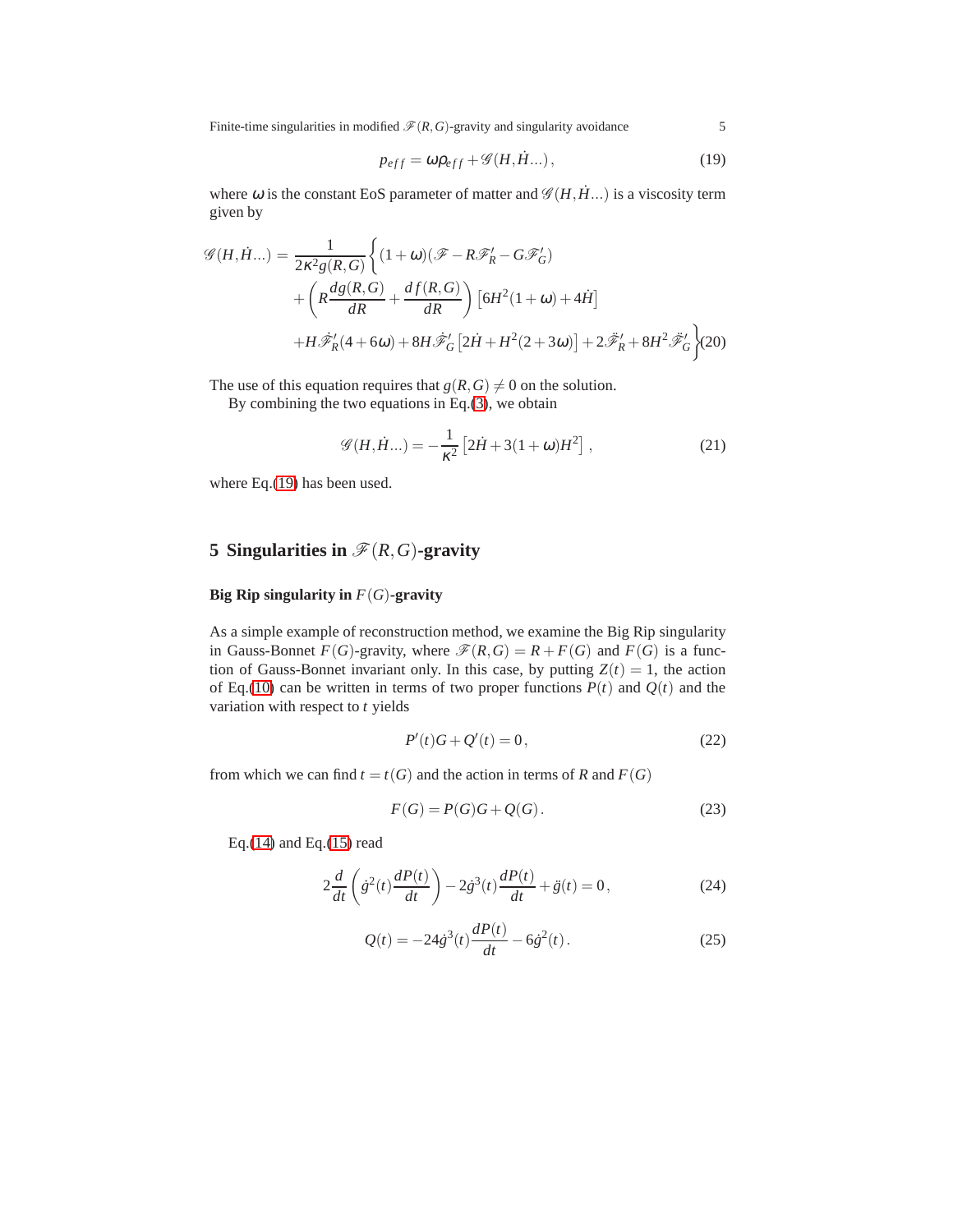For the Big Rip singularity,  $\beta = 1$  in Eq. [\(6\)](#page-1-2). If we assume  $H_0 = 0$  (the constant is negligible in the asyptotic singular limit  $t \to t_0$ ,  $\dot{g}(t) = h/(t_0 - t)$  and the most general solution of Eq. [\(24\)](#page-4-1) is given by

$$
P(t) = \frac{1}{4h(h-1)}(2t_0 - t)t + c_1 \frac{(t_0 - t)^{3-h}}{3-h} + c_2,
$$
\n(26)

where  $c_1$  and  $c_2$  are generic constants. From Eq. [\(25\)](#page-4-2), we get

$$
Q(t) = -\frac{6h^2}{(t_0 - t)^2} - \frac{24h^3 \left[ \frac{(t_0 - t)}{2h(h - 1)} - c_1(t_0 - t)^{2 - h} \right]}{(t_0 - t)^3}.
$$
 (27)

Furthermore, from Eq. [\(22\)](#page-4-3) we obtain *t* in terms of *G* and, by solving Eq. [\(23\)](#page-4-4), we find the most general form of  $F(G)$  which realizes the Big Rip singularity

$$
F(G) = \frac{\sqrt{6h^3(1+h)}}{h(1-h)}\sqrt{G} + c_1G^{\frac{1+h}{4}} + c_2G.
$$
 (28)

This is an exact solution of the EOM in the case of Big Rip. The term  $c_2G$  is a topological invariant. In general, if for large values of *G*,  $F(G) \sim \alpha G^{1/2}$ , where  $\alpha(\neq 0)$  is a constant, the Big Rip singularity could appear for any value of  $h \neq 1$ . Note that  $c_2 G^{(1+h)/4}$  is an invariant with respect to the Big Rip solution.

#### Other types of singularities and more general  $\mathcal{F}(R, G)$ -gravity case

In a similar way, it is possible to reconstruct  $F(G)$ -gravity models in wich the other types of singularities could appear, when  $\beta \neq 1$  in Eq.[\(6\)](#page-1-2) and the scale factor, when  $H_0 = 0$ , behaves as

<span id="page-5-1"></span>
$$
a(t) = \exp\left[\frac{h(t_0 - t)^{1 - \beta}}{\beta - 1}\right].
$$
 (29)

We give some results.

The asymptotic solution (in the limit  $t \to t_0$ ) of  $F(G)$  when  $\beta > 1$  is expressed as

$$
F(G) = -12\sqrt{\frac{G}{24}}.\t(30)
$$

Hence, if for large values of *G*,  $F(G) \sim -\alpha\sqrt{G}$  with  $\alpha > 0$ , a Type I singularity could appear.

When  $\beta$  < 1, the asymptotic solution of  $F(G)$  becomes

<span id="page-5-0"></span>
$$
F(G) \sim \alpha |G|^{\gamma}, \quad \gamma = \frac{2\beta}{3\beta + 1},
$$
\n(31)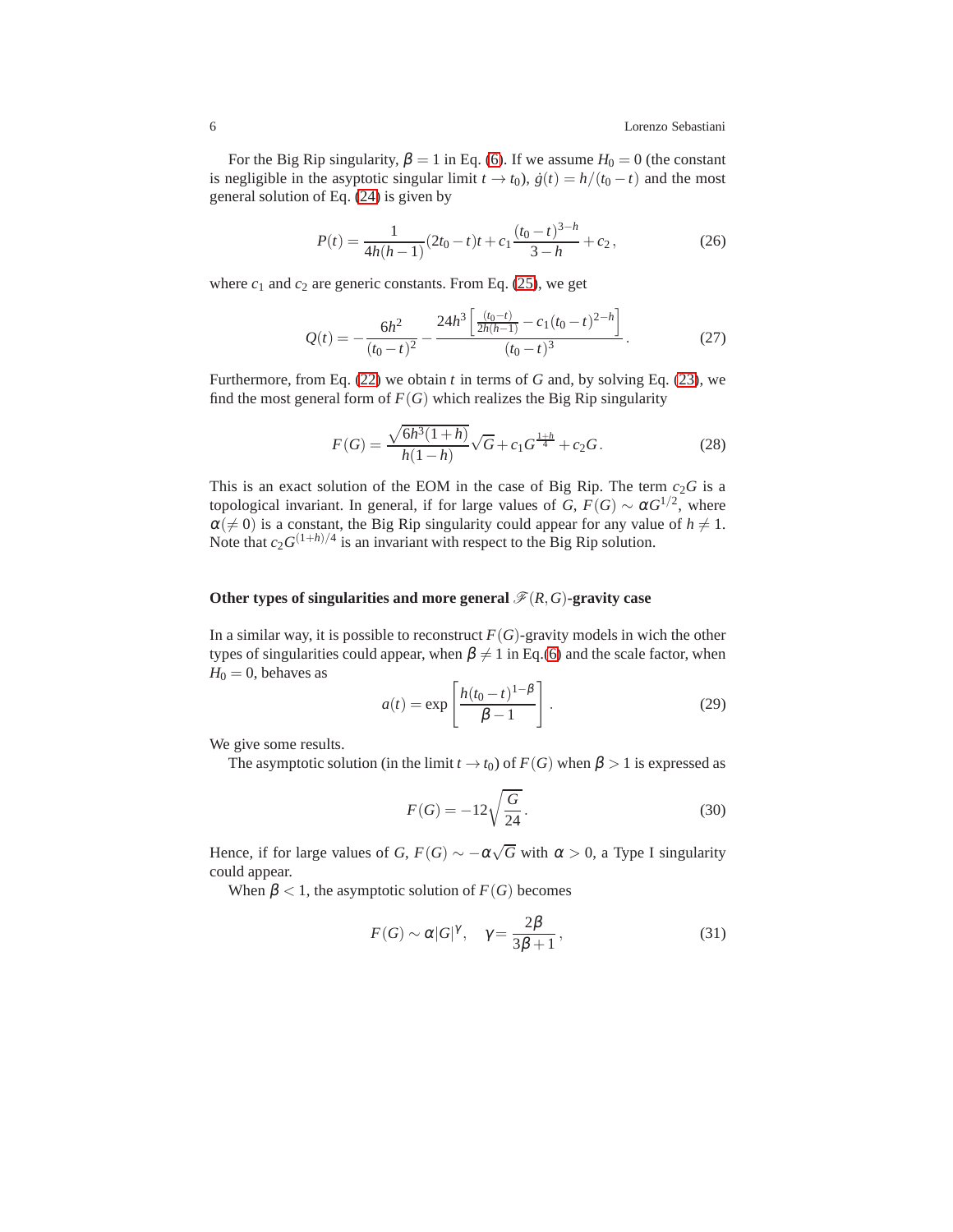Finite-time singularities in modified  $\mathcal{F}(R, G)$ -gravity and singularity avoidance 7

where  $\alpha$  is a constant. If for large values of *G*,  $F(G)$  has this form with  $0 < \gamma < 1/2$ , we find  $0 < \beta < 1$  and a Type III singularity could emerge. If for  $G \rightarrow -\infty$ ,  $F(G)$ has the form in Eq. [\(31\)](#page-5-0) with  $-\infty < \gamma < 0$ , we find  $-1/3 < \beta < 0$  and a Type II (sudden) singularity could appear. Moreover, if for  $G \to 0^-$ ,  $F(G)$  has the form in Eq. [\(31\)](#page-5-0) with  $1 < \gamma < \infty$ , we obtain  $-1 < \beta < -1/3$  and a Type II singularity could occur. If for  $G \to 0^-$ ,  $F(G)$  has the form in Eq. [\(31\)](#page-5-0) with  $2/3 < \gamma < 1$ , we obtain −∞ < β < −1 and a Type IV singularity could appear. We also require that  $\gamma \neq 2n/(3n-1)$ , where *n* is a natural number.

As a consequence, a large class of realistic models of  $F(G)$ -gravity, which reproduce the current acceleration and the early-time inflation, could generate future time-singularities, as for example[\[8\]](#page-9-5):

$$
F_1(G) = \frac{a_1 G^n + b_1}{a_2 G^n + b_2}, \quad F_2(G) = \frac{a_1 G^{n+N} + b_1}{a_2 G^n + b_2}, \quad F_3(G) = a_3 G^n (1 + b_3 G^m). \tag{32}
$$

All this models contain power functions of *G* and for some choices of parameters could produce singularities.

With reconstruction method it is possible to derive also more general  $\mathcal{F}(R, G)$ models producing finite-time singularities. For example, in the model  $\mathcal{F}(R, G)$  =  $R - \alpha G/R$ , where  $\alpha$  is a positive constant, could appear the Type I singularity, whereas in the model  $\mathcal{F}(R) = R + \alpha R^{\gamma}$ , where  $\alpha$  and  $\gamma$  are constants, could appear Types II, III or IV singularities (for a review, see Ref.[\[6\]](#page-9-3)).

# **6 Curing the finite-time future singularities**

We discuss a possible way to cure the finite-time future singularities in  $F(G)$ -gravity and  $\mathcal{F}(R,G)$ -gravity. In the case of large curvature, the quantum effects become important and lead to higher-order curvature corrections[\[9\]](#page-9-6). It is therefore interesting to resolve the finite-time future singularities with some power function of *G* or *R*.

We consider the description of modified gravity as inhomogeneous fluid. If some singularities occur, Eq. [\(21\)](#page-4-5) behaves as

<span id="page-6-0"></span>
$$
\mathscr{G}(H,\dot{H}...)\simeq-\frac{3(1+\omega)h^2}{\kappa^2}(t_0-t)^{-2\beta}+\frac{2\beta h}{\kappa^2}(t_0-t)^{-\beta-1}.
$$
 (33)

One way to prevent a singularity appearing could be that the function  $\mathscr{G}(H,\dot{H})$ ... becomes inconsistent with the behavior of Eq. [\(33\)](#page-6-0) in the singular limit ( $t \rightarrow t_0$ ).

Let us consider a simple example in order to cure Big Rip singularity in  $F(G)$ gravity. Suppose that for large values of *G*,

$$
R + F(G \to \infty) \longrightarrow R + \gamma G^m, \quad m \neq 1,
$$
\n(34)

with  $\gamma \neq 0$ . For  $H = h/(t_0 - t)$ , namely the Big Rip case, we have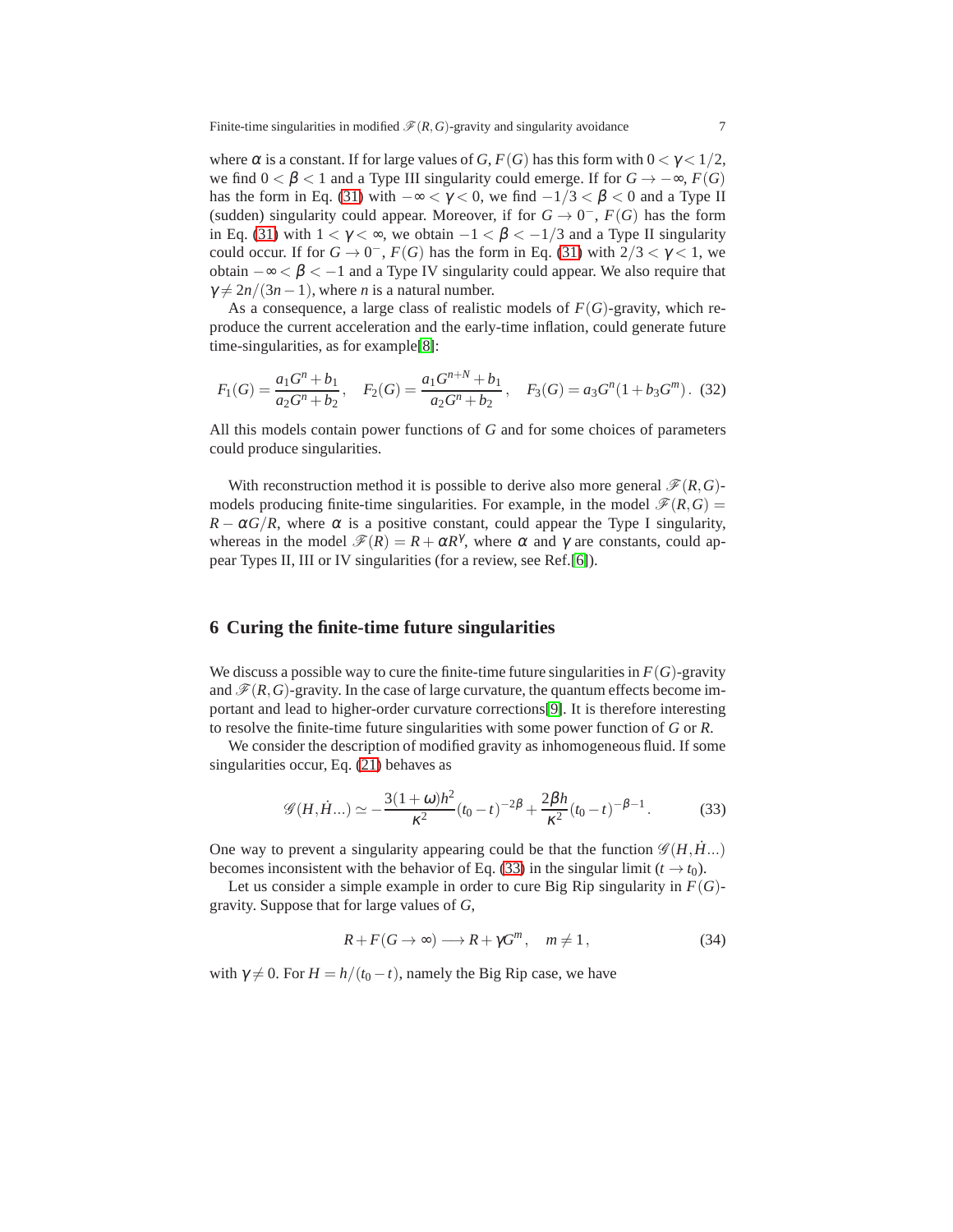8 Lorenzo Sebastiani

$$
\mathscr{G}(H,\dot{H}...)\simeq \frac{\alpha}{(t_0-t)^{4m}}.
$$
\n(35)

Hence, if  $m > 1/2$ ,  $\mathscr{G}(H, \dot{H})$  tends to infinity faster than Eq. [\(33\)](#page-6-0) and we avoid this kind of singularity.

As general results, we find that the term  $\gamma G^m$  with  $m > 1/2$  and  $m \neq 1$  cure the singularities occurring when  $G \to \pm \infty$  (Type I, II and III). Moreover, the term  $\gamma G^m$ with  $m \leq 0$  cure the singularities occurring when  $G \to 0^-$  (Type II, IV).

In  $f(R)$ -gravity (namely, *R* plus a function of *R*), by using the term  $\gamma R^m$ , the same consequences are found. The term  $\gamma R^m$  with  $m > 1$  cures the Type I, II and III singularities. The term  $\gamma R^m$  with  $m < 2$  cures the Type IV singularity.

Within the framework of  $\mathcal{F}(R, G)$ -gravity, we can use the terms such as  $G^m/R^n$ to cure the singularities. For example, we can avoid the Type I singularities if the asymptotic behavior of the model is given by  $\gamma G^m R^n$ , with  $m, n > 0$ .

### **7 Effects of viscous fluid in singular universe**

As the last point, we explore the role of perfect/viscous fluids within singular modified gravity, investigating how the singularities may change or disappear, due to the contribution of quintessence or phantom fluids.

We consider the class of modified gravity  $\mathcal{F}(R, G) = R + f(R, G)$ , where  $f(R, G)$ is a function of the Ricci scalar *R* and the Gauss-Bonnet invariant *G*, and we suppose the presence in the universe of cosmic viscous fluid, whose EoS is given by

$$
p = \omega \rho - 3H\zeta, \tag{36}
$$

where  $p$  and  $\rho$  are the pressure and energy density of fluid, respectively, and  $\omega$  is the EoS parameter.  $\zeta$  is the bulk viscosity and in general it could depend on  $\rho$ , but we will consider the simplest case of constant viscosity only (for more general cases, see Ref.[\[10\]](#page-9-7), [\[11\]](#page-9-8)). On thermodynamical grounds, in order to have the positive sign of the entropy change in an irreversible process,  $\zeta$  has to be a positive quantity.

The FRW-equations of motion are:

<span id="page-7-0"></span>
$$
\rho_G + \rho = \frac{3}{8\pi G_N} H^2, \quad p_G + p = -\frac{1}{8\pi G_N} \left( 2\dot{H} + 3H^2 \right). \tag{37}
$$

The modified gravity is formally included into the modified energy density  $\rho_G$  and the modified pressure  $p_G$ , which correspond to Eqs.[\(17\)](#page-3-3)-[\(18\)](#page-3-3) for  $g(R, G) = 1$ .

The fluid energy conservation law is a consequence of the EOM [\(37\)](#page-7-0):

<span id="page-7-1"></span>
$$
\dot{\rho} + 3H\rho(1+\omega) = 9H^2\zeta. \tag{38}
$$

The presence of fluid could influence the behaviour of singular  $f(R, G)$ -models (i.e. models that in absence of fluids produce some singularities). We will check the solutions of the fluid energy density when *H* is singular.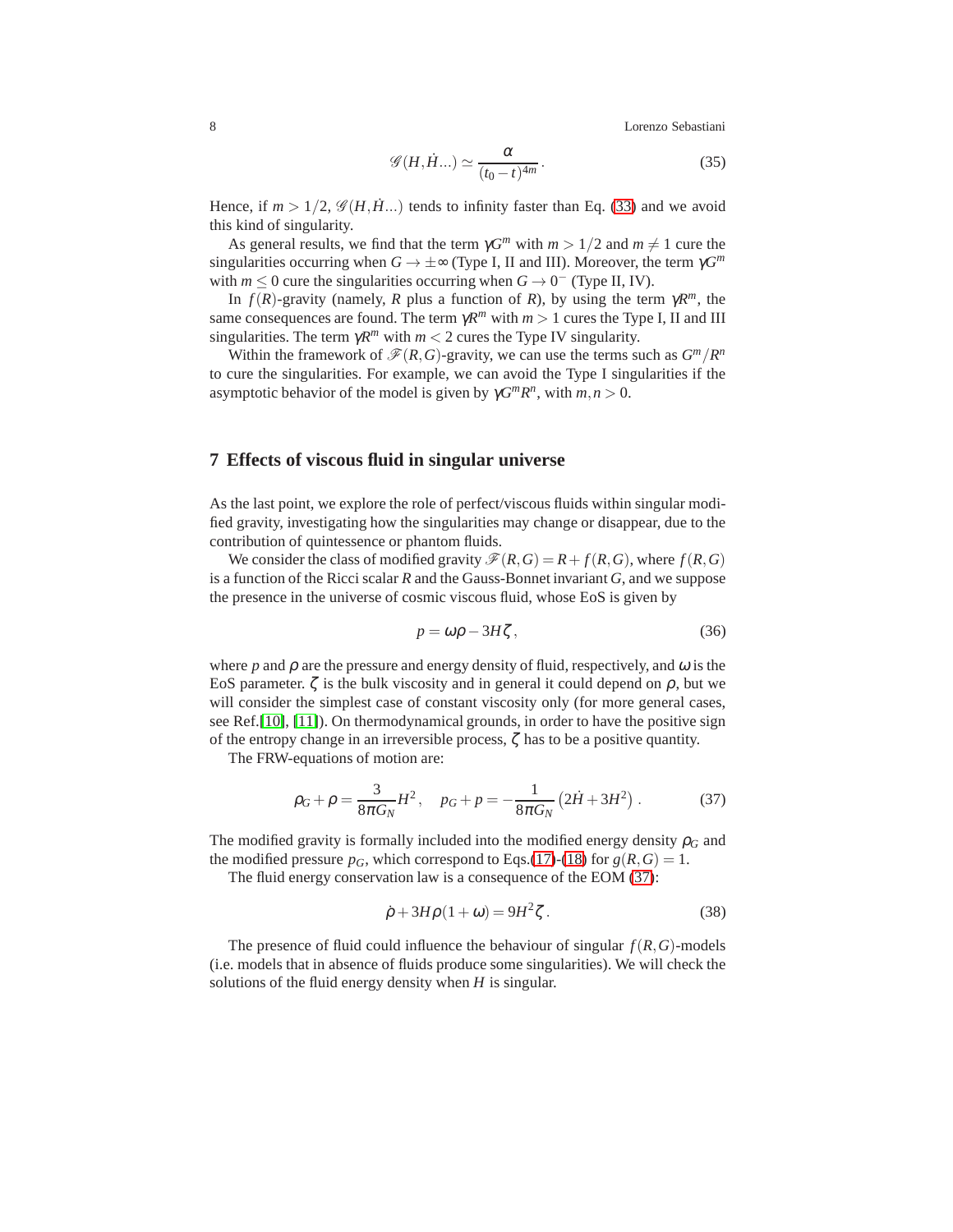Finite-time singularities in modified  $\mathcal{F}(R, G)$ -gravity and singularity avoidance 9

#### **Non viscous case**

In the non-viscous case  $\zeta = 0$  (perfect fluid), the solution of Eq.[\(38\)](#page-7-1) assumes the classical form:

<span id="page-8-0"></span>
$$
\rho = \rho_0 a(t)^{-3(1+\omega)},
$$
\n(39)

where  $\rho_0$  is a positive constant and  $a(t)$  is the scale factor of the universe. By com-bining Eq.[\(39\)](#page-8-0) with Eq.[\(29\)](#page-5-1), it is easy to see that for  $\beta > 1$  (Type I singularity),  $\rho$ grows up and diverges exponentially if  $\omega < -1$ . In the presence of phantom fluid, the EOM [\(37\)](#page-7-0) become inconsistent with respect to the singular form of Hubble pa-rameter in Eq.[\(6\)](#page-1-2), and the Type I singularity is not realized in  $f(R, G)$ -gravity.

When  $0 < \beta < 1$ , the fluid energy density  $\rho$  is avoidable on the Type III singular solution, whereas for Type II and IV singular models ( $\beta$  < 0), the presence of quintessence or phantom fluids makes the singularities worse. In particular, in the case of  $\beta < -1$ , the dynamical behaviour of Eqs.[\(37\)](#page-7-0) could become inconsistent, because  $\rho$  behaves as  $(t_0 - t)$  and it is larger than the time-dependent part of  $H^2$  $({\sim (t_0 - t)^{-\beta}})$  when  $t \to t_0$ .

#### **Constant viscosity**

Suppose to have the bulk viscosity equal to a constant,  $\zeta = \zeta_0$ , and the Hubble parameter in the general form of Eq.[\(6\)](#page-1-2). The asymptotic solutions of Eq.[\(38\)](#page-7-1) in the singular limit  $t \rightarrow t_0$  are:

$$
\rho \simeq \frac{3h\zeta_0}{(1+\omega)(t_0-t)^{\beta}}, \qquad \beta > 1, \qquad (40)
$$

$$
\rho \simeq \frac{9\zeta_0 h^2}{(2\beta - 1)(t_0 - t)^{2\beta - 1}}, \qquad 1 > \beta > 0,
$$
\n(41)

<span id="page-8-1"></span>
$$
\rho \simeq \frac{9hH_0\zeta_0}{(\beta-1)(t_0-t)^{\beta-1}} + \frac{3H_0\zeta_0}{1+\omega}, \quad 0 > \beta \,, H_0 \neq 0. \tag{42}
$$

In the first and second cases ( $\beta > 0$ ), it is possible to see that  $\rho$  diverges more slowly than  $H^2$ , so that viscous fluid does not influence the asymptotically behaviour of Types I and III singular models in Eqs.[\(37\)](#page-7-0), due to the constant viscosity.

In the third case, we consider fluids that tend to a non-negligible energy density when  $\beta$  < 0. It automatically leads to  $H_0 \neq 0$  in Eq.[\(6\)](#page-1-2) and  $\rho$  behaves as in Eq.[\(42\)](#page-8-1). Large bulk viscosity  $\zeta_0$  becomes relevant in the EOM. Moreover, if  $\omega < -1$ , the effective energy density (namely,  $\rho_G + \rho$ ) could be negative and avoid the Type II and IV singularities for expanding universe (where  $H_0 > 0$ ).